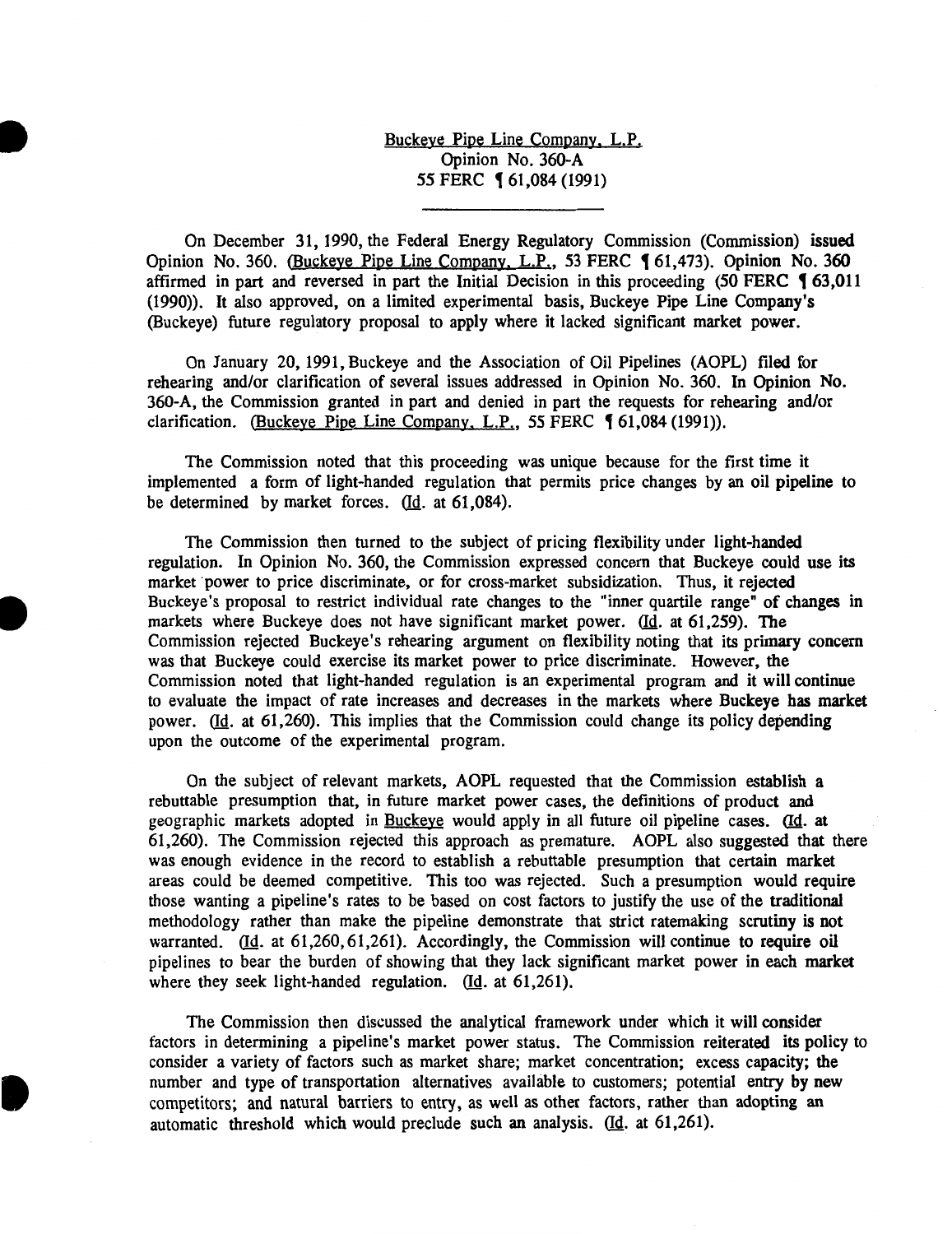Buckeye Pipe Line Company. L.P. Opinion No. 360-A Opinion and Order on Rehearing *55* FERC , 61,084 (1991)

 $\sim 10^7$ 

 $\bar{z}$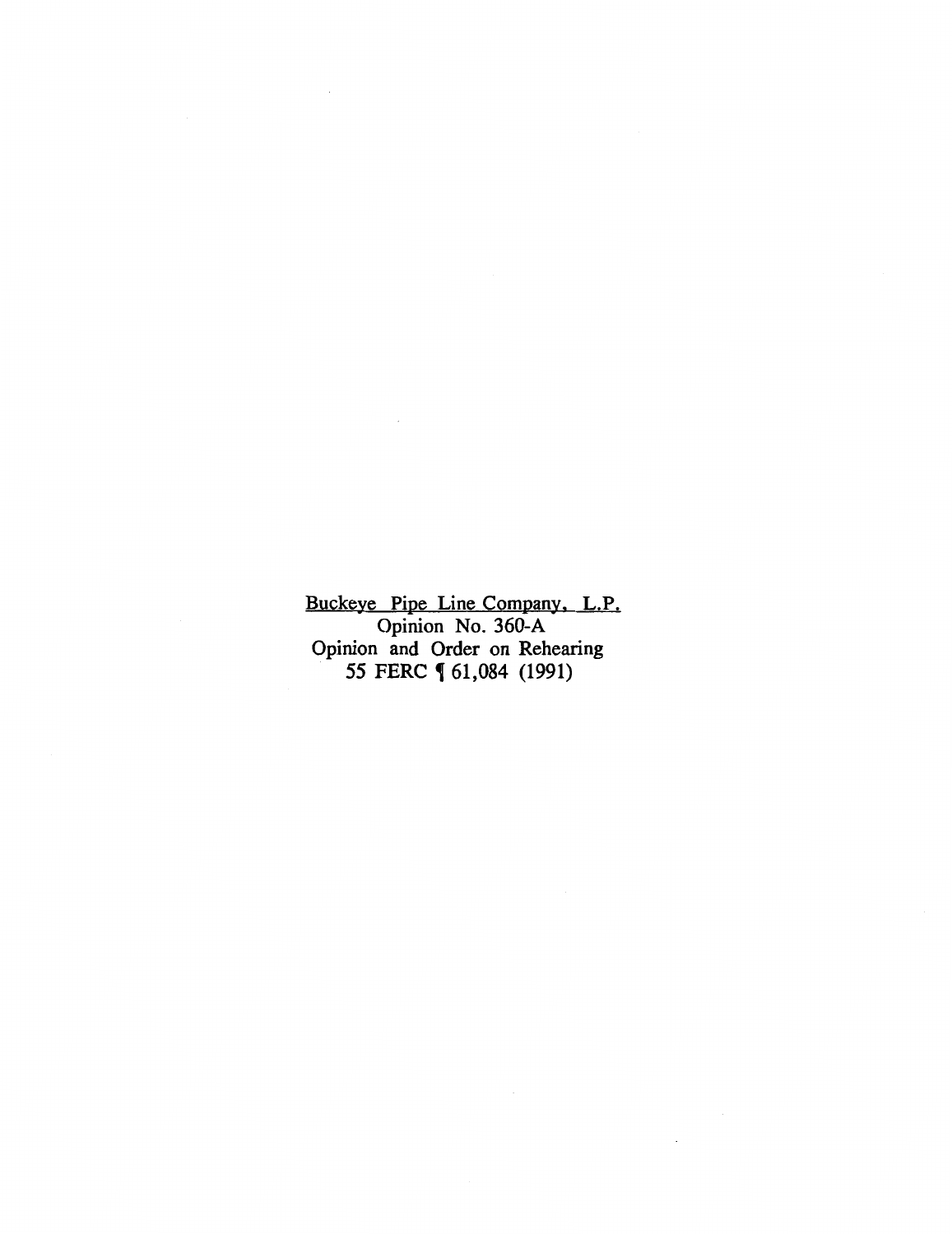# [~ **61,084]**

# Buckeye Pipe Line Co., L.P., Docket Nos. IS87-14-002 and OR88-3-001

## Opinion No. 360-A; Opinion and Order on Rehearing

## (Issued April 18, 1991)

# Before Commissioners: Martin L. Allday, Chairman: Charles A. Trabandt, Elizabeth Anne Moler and Jerry J. Langdon.

# [Note: Opinion No. 360; opinion and order on Initial Decision issued December 31, 1990, appears at 53 FERC \61,473.]

# [Opinion No. 360-A Text]

On December 31, 1990, the Commission issued Opinion No. 360 in this proceeding.1 Opinion No. 360 affirmed in part and reversed in part the Initial Decision2 issued by the administrative law judge (ALJ) on February 12, 1990, in which he determined that Buckeye Pipe Line Company, L.P. (Buckeye) lacked significant market power in all of its relevant markets, and it implemented, with modifications, Buckeye's proposed experimental program for rate regulation.3 On January 30, 1991, Buckeye and the Association of Oil Pipe Lines (AOPL), filed requests for rehearing and/or clarification of several issues addressed in Opinion No. 360. For the reasons discussed below, the Commission is granting in part and denying in part the requests for rehearing and/or clarification.

#### I. Background

This proceeding is unique in that it implements for the first time for an oil pipeline a form of light-handed regulation that permits price changes by the pipeline to be determined by market forces.

#### A. *Initial Decision*

The proceeding arose from a Buckeye filing on February 13, 1987, that proposed a six-percent general rate increase and requested relief from section 4 of the Interstate Commerce Act (ICA) in order that Buckeye could charge lower rates at the outer end of its system to meet competition.<sup>4</sup> Buckeye's proposal covered the transportation of petroleum products in and between the states of Washington, Illinois, Indiana, Michigan, Ohio, Pennsylvania, New Jersey, New York, and Connecticut. On March 13, 1987,

<sup>1</sup> Buckeye Pipe Line Co., L.P., 53 FERC 161,473 (1990) (hereafter Opinion No. 360).

<sup>2</sup> 50 FERC 163,011 (1990) (hereafter Initial Decision).

3 "'Motion of Buckeye Pipe Line Company, L.P. For Expedited Adoption Of An Experimental Program For Rate Replation In Competitive Markets," filed May 1, 1990(hereafter Buckeye's Proposal).

4 Under section 4, 49 U.S.C. § 4 (1979), a pipeline may not charge a higher rate for transporting products to a nearer destination than it charges for a farther destination, without obtaining FERC approval.

**FERC Reports** 

~61,084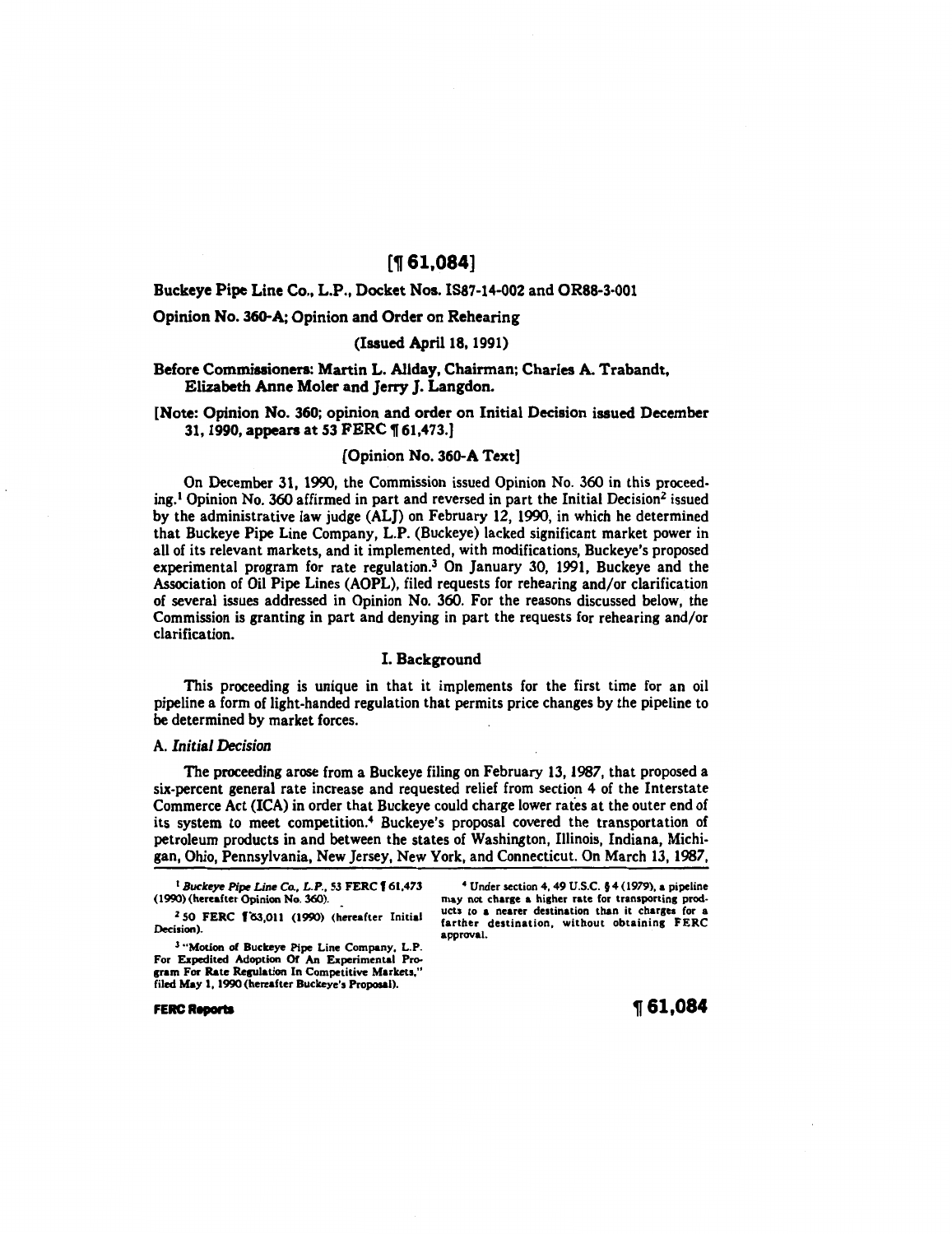the Commission's Oil Pipeline Board issued an order that accepted Buckeye's revised filing subject to refund, suspending it for one day, temporarily granted the requested section 4 relief, and set the matter for hearing.

During the initial stages of the proceeding Buckeye had requested that its proposal be evaluated under less strict standards than the ratemaking principles in Opinion No. 154-B.<sup>5</sup> Accordingly, the proceeding was bifurcated to give Buckeye an opportunity to demonstrate that strict cost based ratemaking scrutiny was not warranted. Phase I of the bifurcated proceeding was intended to address the question of whether Buckeye has significant market power in the markets to which it transports, or whether it is subject to effective competition in those markets. Phase II was to address how Buckeye's rates would be regulated, particularly in the markets in which Buckeye lacks significant market power.

At the hearing one issue was litigated: whether Buckeye has significant market power in any of its relevant markets. The ALJ found that "Buckeye has shown it lacks significant market power in each of its relevant markets at the present time."6

## B. *Opinion No. 360*

1. Phase I

On exceptions the Commission conducted an analysis of Buckeye's market power based on the evidentiary record developed at the hearing. The Commission first affirmed the ALJ and defined the relevant product market as the transportation of refined petroleum products and the relevant geographic markets as the areas that include all supplies of transportation from all origins to United States Department of Commerce, Bureau of Economic Analysis Economic Areas (BEAs).7

The Commission then evaluated whether Buckeye has significant market power in each relevant geographic market. As the first step the Commission screened for market concentration in each market by using the Herfindahl-Hirshman Index (HHI) based on actual deliveries into the market. Then, unless the market had a particularly low HHI, the Commission considered and weighed various other factors such as the potential entry of competitors into the market, available transportation alternatives, market share, availability of excess capacity, and the presence of large buyers able to exert downward monopsonistic pressure on transportation rates. After completing this analysis for each market, the Commission then reached a conclusion as to whether, on balance, these factors established that Buckeye has significant market power in that market such as to necessitate continued close regulatory oversight of its rates in that market.

Of the 22 relevant markets considered, the Commission affirmed the AL}'s finding that Buckeye lacks significant market power in the following 15 markets: Scranton-Wilkes Barre; Pittsburgh; Harrisburg-York-Lancaster; Philadelphia; Columbus; Lima; Toledo; Detroit; Saginaw-Bay City; Fort Wayne; Kokomo-Marion; Indianapolis; Hartford-New Haven-Springfield; Seattle; and Terre Haute. The Commission made no findings with respect to the Youngstown-Warren and Buffalo markets since Buckeye

**t61,084** 

6 50 FERC  $\sqrt{ }$  63,011, at p. 65,064 (1990).

*<sup>7</sup>*BEAs are geographic regions surrounding major cities that are intended to represent areas of actual economic activity.

**Federal Energy Guidelines** 

<sup>&</sup>lt;sup>5</sup> Williams Pipe Line Co., 31 FERC 161,377 (1985); see also Opinion No. 154-C, 33 FERC 161,327 (1985). Because the Commission approved a complete settlement of the underlying Williams case, 30 FERC V 61,262, Opinion No. 154-B has not been reviewed by the court of appeals, but it remains as the Commission's standard for regulating oil pipelines.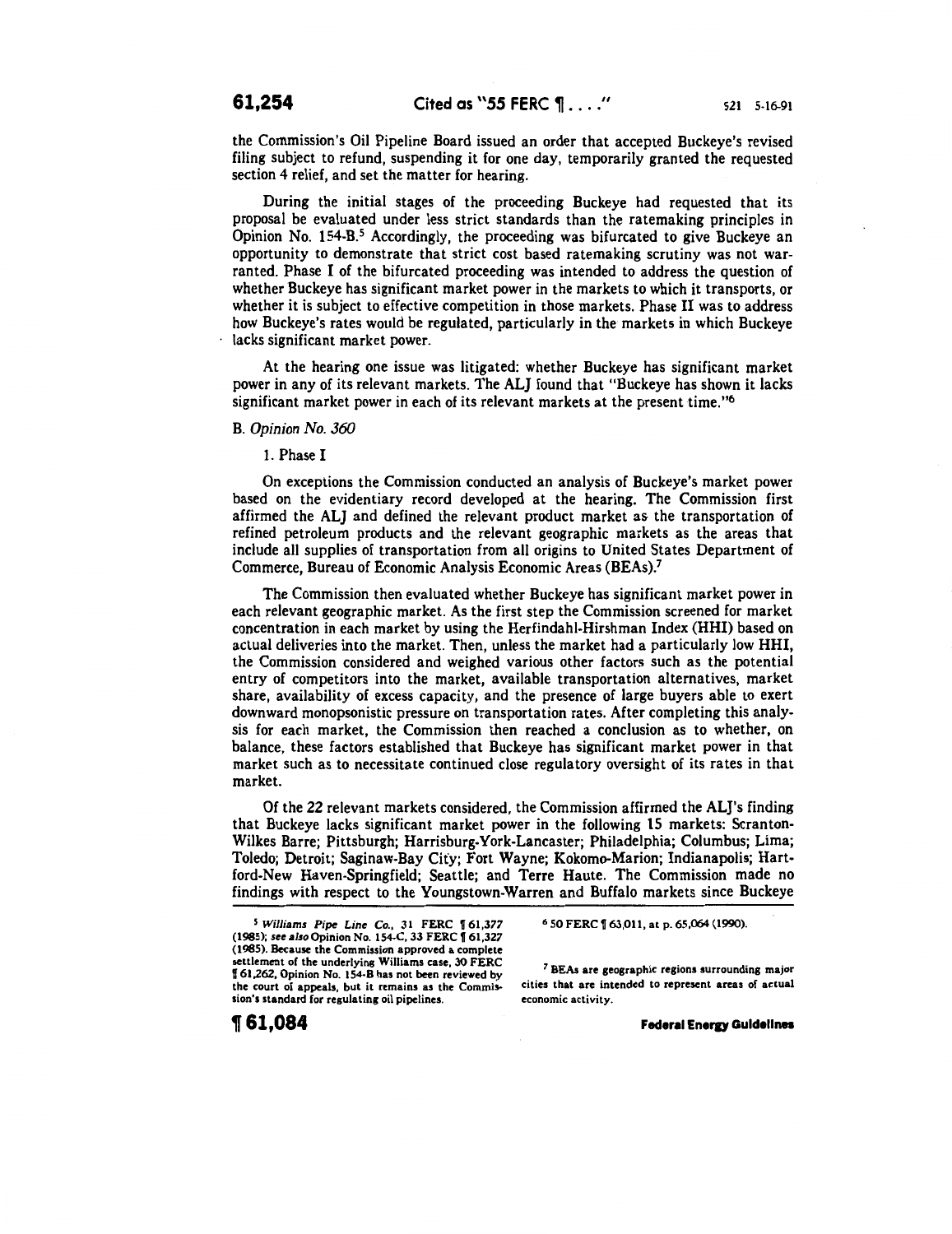# 521 5-16-91 Commission Opinions, Orders and Notices 61,255

has no tariff on file for those markets and does not serve them. The Commission found that the New York City market should continue to be regulated because the record was insufficient to make a finding of Buckeye's market power in that market. Finally, the Commission found that in the remaining four markets, Syracuse-Utica, Rochester, Binghampton-Elmira, and Cleveland, Buckeye has significant market power.

#### 2. Phase II

In fulfillment of Phase II of this proceeding, the Commission considered and accepted, with modification, an experimental program proposed by Buckeye for regulation of its rates in competitive markets. The proposal basically advocated using price changes in markets where Buckeye lacks significant market power to set caps for price changes in the markets where it does have market power. The essential features of Buckeye's experimental proposal were;

(1) The change in the average price in Buckeye's competitive markets (excluding prices which do not apply to the minimum annual volume) would cap the allowed change in the average price in less competitive markets. Increases or decreases in the average price in competitive markets would be mirrored by corresponding increases in the average price in less competitive markets.

(2) Individual price changes in the less competitive markets could deviate from the competitive average by a predetermined amount.

(3) Price changes over a two-year period may not exceed 15 percent in real terms, and price changes not exceeding the change in the GNP deflator plus two percent would not be subject to suspension.

In adopting Buckeye's proposal, the Commission expressed two concerns with the proposed cap on rate increases in markets in which Buckeye does have significant market power. First, it considered that Buckeye's calculations of average price in the markets in which it does not have significant market power could give undue weight to small volume markets and thereby give Buckeye an incentive to manipulate prices in those markets for gain in its larger volume markets in which it has significant market power. Second, it considered that the price flexibility advocated for markets where Buckeye does have significant market power would not be an effective protection against Buckeye's potential to use its market power to price discriminate.

Accordingly, the Commission accepted a modified version of Buckeye's proposal for a period of only three years. The Commission also required that Buckeye file annual reports to enable the Commission to judge whether light-handed regulation succeeds in protecting shippers against market power abuses.

#### II. Discussion

## A. *Market Power Findings*

## 1. New York City

In Opinion No. 360 the Commission noted that Buckeye only makes intra-BEA deliveries of products transported into the New York City BEA by other pipelines or water carriers, and that it receives gasoline, jet fuel, and distillate fuel oil in Linden, N.J. and transports it to Long Island City, N.Y., Inwood, N.Y. and to La Guardia, JFK, and Newark airports. The Commission also concluded as to these types of markets that it is reasonable to presume that Buckeye would be unable to affect the price of delivered product in a BEA if it made only intra-BEA deliveries since, among other

FERC Reports  $\textcolor{red}{\P}$  61,084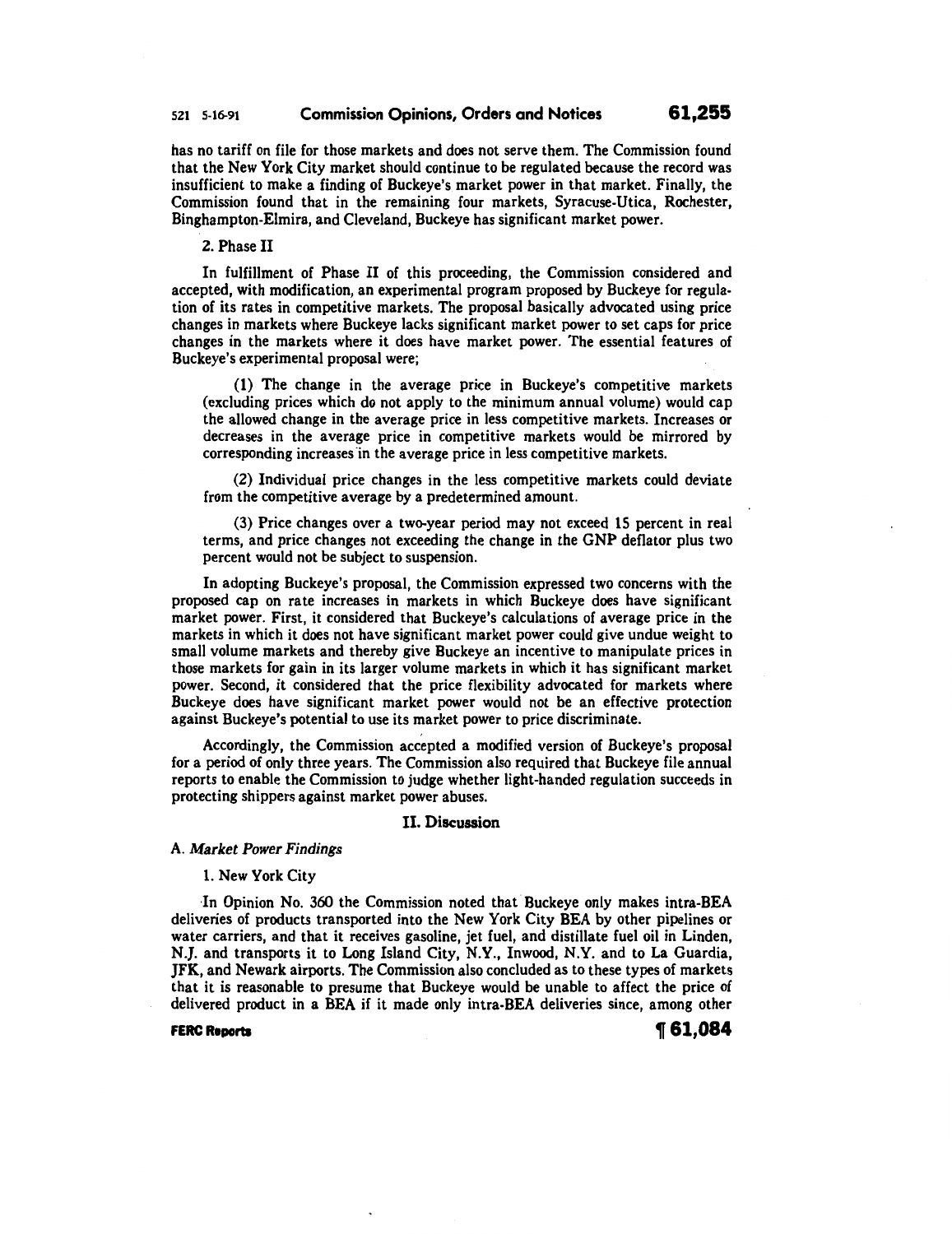things, it has no control over the amount of product flowing into the BEA. The presumption was contested with respect to the New York market. The Commission found that the record did not clearly support the presumption and that, accordingly, Buckeye's rates in the New York City BEA would continue to be regulated.

Buckeye argues that in analyzing the New York City market, the Commission focused solely on the delivery of jet fuel to the three major airports, and overlooked or failed to consider Buckeye's substantial deliveries of gasoline and fuel oil in this market at Long Island City and Inwood. Buckeye contends these delivery points are actively served by barge, including barges owned or controlled by Buckeye's major shippers, and that Buckeye has lost substantial business to these competitors. Buckeye asserts that barge competition clearly constrains its rates to Long Island City and Inwood, and that no party submitted any contrary evidence. Buckeye maintains that even if the Commission wishes to consider treating the New York City airports as submarkets, the Commission should find that based on the uncontested record regarding Long Island City and Inwood, Buckeye lacks significant market power over the other nonjet fuel deliveries to those points within this market. AOPL makes a similar argument with respect to competition from barges.

The Commission does not agree. In Opinion No. 360 the Commission stated that Buckeye was presumed to be unable to affect the delivered price in a BEA if it makes only intra-BEA deliveries. However, this presumption was contested as to deliveries in the New York City BEA, "especially" as applied to jet fuel delivered to the three airports. Accordingly, the Commission concluded that the evidence of record was not sufficient to support a finding that the presumption was justified for the New York City BEA as a whole.8 Although the Commission gave special attention to the contested airport deliveries, it clearly also gave consideration to the BEA in its entirety, including Buckeye's deliveries to Long Island City and Inwood.9 In fact, the Commission of necessity focused on the New York market as a whole, rather than as individual submarkets, simply because there was not enough evidence submitted regarding transportation movements, competition, transportation alternatives, capacity, and other analytical factors within the various claimed submarkets to enable a more differentiated analysis. In this regard, the Commission rejected arguments by the Air Transport Association (ATA) that the relevant geographic markets should be the individual airports, and adopted Buckeye's position, advanced throughout this proceeding, that relevant markets, including the New York City market, should be defined as BEAs.

Buckeye now argues that the Commission should consider the New York City BEA as a number of submarkets, but it relies only on the record as now made to support its arguments. It has offered nothing that the Commission has not already considered in finding the record insufficient to support a determination that Buckeye does not exercise significant market power. In other words, Buckeye, now that it is to its advantage, for the first time advocates splitting the New York City BEA into submarkets based on a record that contains no more evidence in support of this position than that offered by ATA, which the Commission already has found to be inadequate. The problem is that the Commission has been, and continues to be, faced with a lack of record evidence to support either the competitive presumption as to the New York City

<sup>9</sup> The ALJ, in support of his finding that barging presented a feasible alternative to shipping on Buckeye's line, indicated that the rates to "Long Island"

were comparable to those to La Guardia. Thus, the importance of barge competition was clearly considered in the evaluation of the New York City BEA.

, **61,084** 

**Federal Energy Guidelines** 

<sup>8 53</sup> FERC  $\llbracket 61,473,$  at p. 62,674 (1990).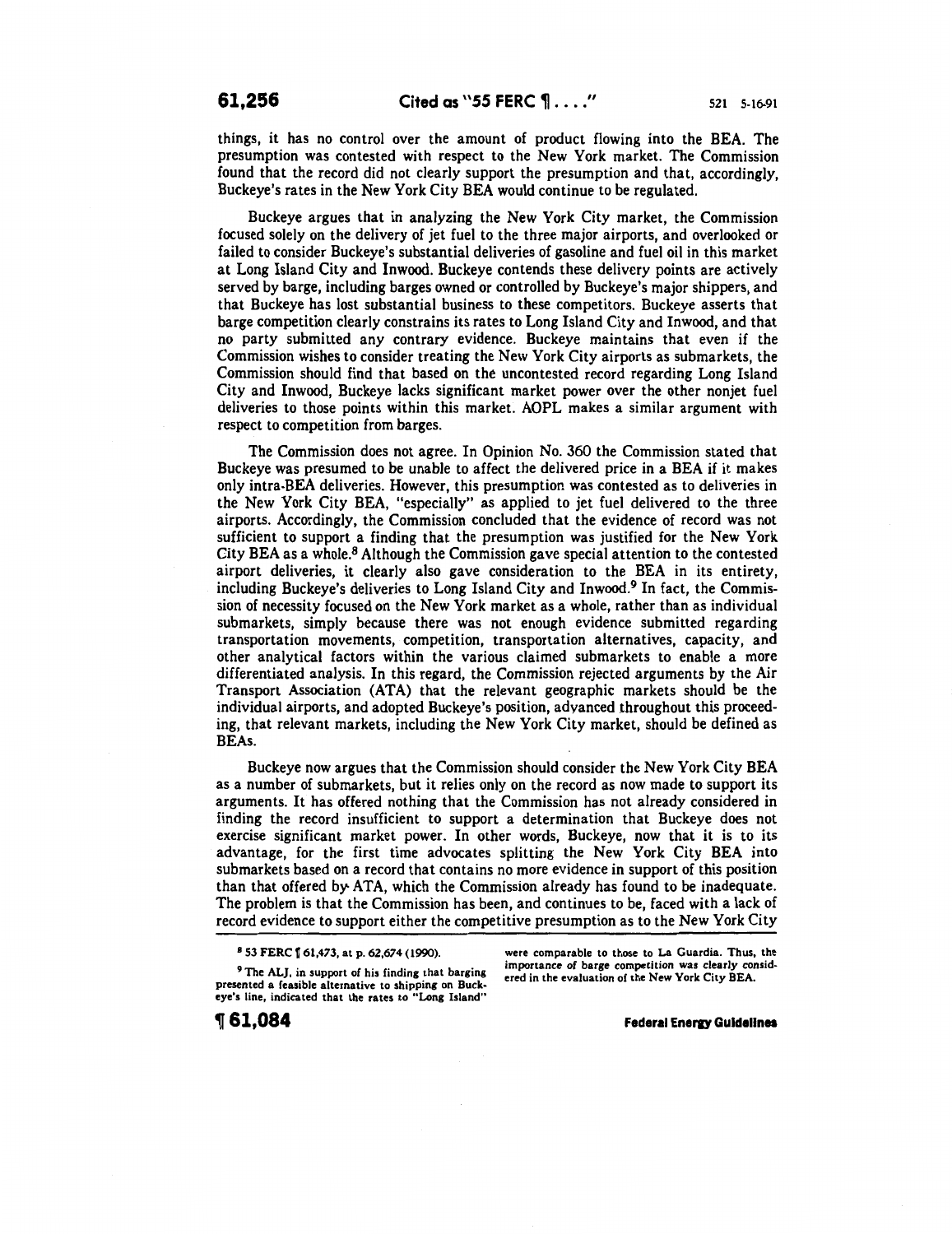# 521 5-16-91 Commission Opinions, Orders and Notices **61,257**

market as a whole, or the differentiation of the New York City market as a number of submarkets that can be separately analyzed as to Buckeye's ability to exercise significant market power in them.

In Opinion No. 360 the Commission offered Buckeye the opportunity to attempt in the future to show that it does not exercise significant market power in the New York City market, but Buckeye has not yet done so. Nevertheless, our conclusions here should not be viewed as a withdrawal of that offer or as a determination that Buckeye can never establish through convincing record evidence that the New York City market, either in whole or in part, should receive light-handed regulatory treatment. We are only affirming the Commission's findings that the evidence in this case does not warrant that treatment, and that New York City consequently will continue to be regulated as a single market. Accordingly, the requests for rehearing with respect to the New York City BEA are denied.

#### 2. Cleveland

The Commission concluded that Buckeye can exercise significant market power in the Cleveland BEA. Its conclusions were based on consideration of a highly concentrated market as indicated by a very high HHI, an over 75-percent market share enjoyed by Buckeye, and the amount and quality of competitive service provided by three other pipelines.

Buckeye contends that the Cleveland market vividly illustrates why HHI figures do not necessarily measure the degree of actual market competition. Buckeye further contends that the overwhelming record evidence in this proceeding demonstrates intense competition in this market despite the high HHI. Buckeye argues that the Cleveland market is served by five pipelines,<sup>10</sup> a local refinery, one major refinery in Lima, Ohio, two major refineries in Toledo, and active petroleum products port facilities. Buckeye maintains that major oil company shippers responsible for over *87*  percent of Buckeye's 1987 deliveries own or control competing pipelines serving this market. Buckeye asserts that over 62 percent of its deliveries to the Cleveland market are on behalf of a single shipper, Inland Corporation, which operates a private, competing pipeline, and has bargained Buckeye's rate down to an extremely low level. Accordingly, Buckeye reiterates its claim that it does not have significant market power in this BEA.

Buckeye avers that significant excess capacity also exists in this market and this provides a strong incentive for vigorous competition. Buckeye maintains that it is undisputed that trucks could also serve this market economically from refineries in Lima and Toledo, Ohio, and could easily expand deliveries and increase market share if Buckeye were to raise its prices unreasonably. Buckeye contends that any potential market power it would exercise in this market is more than fully offset by the countervailing market power of its major oil company shippers.

The arguments made by Buckeye in support of its contention that the Cleveland market need not be regulated are unavailing since these arguments merely restate factors that were considered and discounted in our original analysis of this BEA. The very high HHI of *5976* for the Cleveland BEA, while indicating a highly concentrated market, was only one factor considered by the Commission in determining that

**FERC Reports 161,084** 

IO The five pipelines indicated by Buckeye are Buckeye, Inland Sun Pipe Line, ARCO Pipe Line and, since July 10, 1989, Ohio River Pipeline.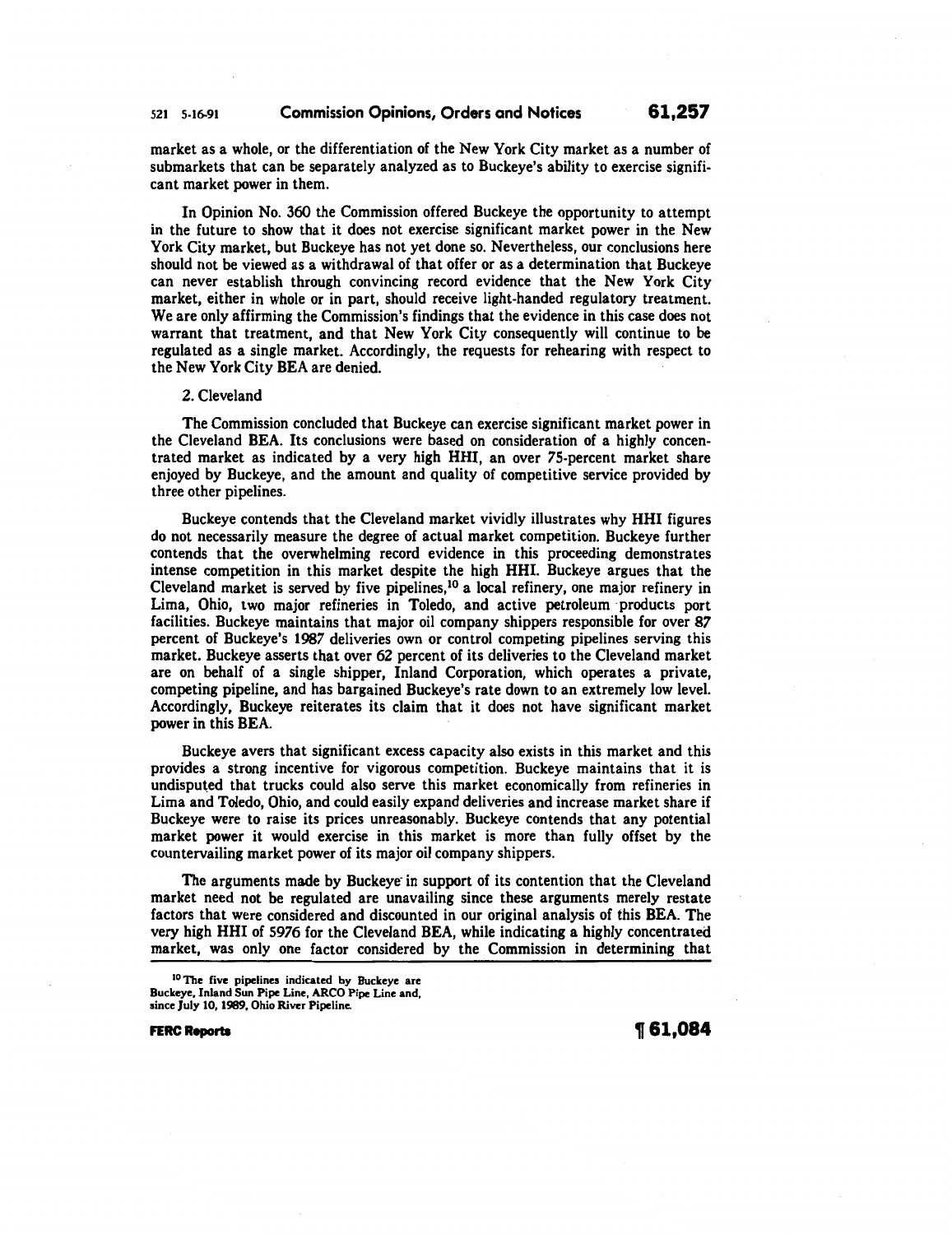Buckeye has significant market power. The Commission also evaluated the potential for competition from other pipelines as well as long-haul trucking from Toledo refineries and the viability of barging and determined that the HHI for the Cleveland market was still in excess of 2400, which clearly indicated that Buckeye could exercise significant market power in this BEA. Thus, any excess capacity that exists in this market is offset by its intense concentration. The Commission also noted that the other pipelines serving this market, including Inland, account for only about a quarter of the deliveries into the market. The record in this proceeding shows that Buckeye is the only common carrier pipeline serving this market with connections to Detroit, Lima, and Lebanon. Indeed, the only other common carrier pipeline transporting product to Cleveland was Sun pipeline from Toledo.<sup>11</sup> Thus, Buckeye's contention that Inland, a proprietary pipeline, is a serious competitor in this market, continues to be, as we noted in Opinion No. 360, an overstatement!

The Commission considered and discussed each of the factors advanced by Buckeye on rehearing in support of its position. It specifically weighed each of these various factors and determined, on balance, that the Cleveland market is one in which Buckeye can exercise significant market power. Buckeye has presented no new evidence nor raised any matters regarding the Cleveland market that were not considered by the Commission. Accordingly, Buckeye's request for rehearing with respect to the Cleveland BEA is denied.

#### 3. Upstate New York

The Commission found that Buckeye has significant market power in the upstate New York markets (Syracuse-Utica-Rochester and Binghampton-Elmira). In reaching this conclusion the Commission considered several factors such as market share, market concentration, excess capacity, the number and type of transportation alternatives available to customers, potential entry by new competitors and natural barriers to entry.

Buckeye, however, argues that the Commission's findings were based primarily on the rejection of Atlantic Pipe Line ("Atlantic") as a meaningful competitor. Buckeye contends that the extensive record on these markets fully supports the AL]'s conclusions that Atlantic provides strong competition in this market and has taken substantial business away from Buckeye. Buckeye maintains that this fact and other competitive evidence, such as competition from trucking, shows that it lacks significant market power in upstate New York.

Buckeye clearly misstates the Commission's reasoning with respect to its market power findings in the upstate New York markets. As to the Rochester BEA, the Commission noted that the HHI for this market was 5378, indicating a very highly concentrated market, and that no potential entrants could be found to come into the market at a reasonable cost so as to reduce this very high HHI. In addition, the Commission found that Buckeye's share of this market is over 71 percent. The Commission's reasoning with respect to the Syracuse-Utica and Binghampton-Elmira BEAs was similar, where the HHI's were 4783 and 3401 respectively, with no viable competition to be found in either market.

With respect to Atlantic, the Commission noted that it could not be assumed that shippers would change their shipping arrangements and have their products delivered

11 Exhibit ATA-15, Schedule 3; exhibit B-64, Table B-64·1.

**161,084** Federal Energy Guidelines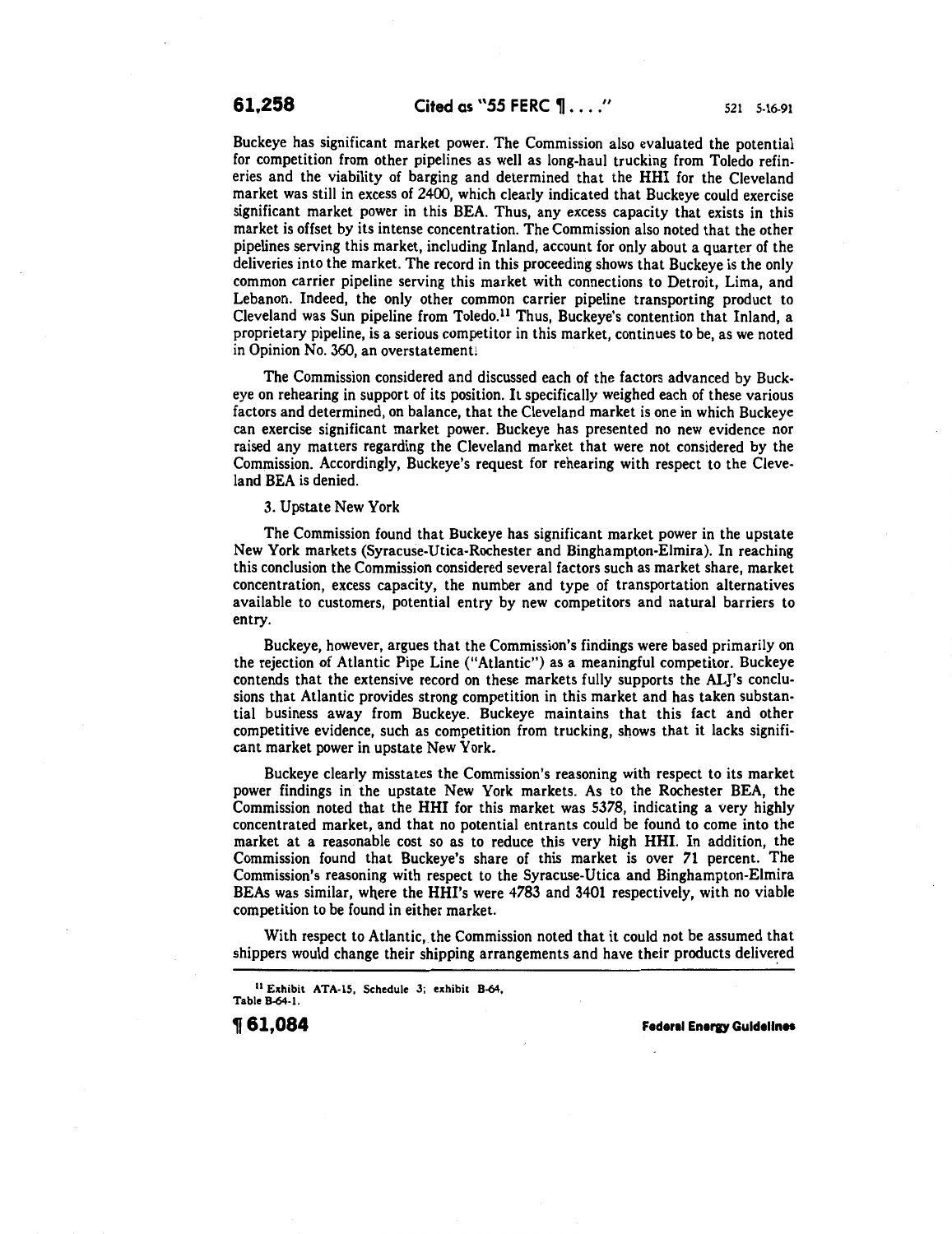to Philadelphia, rather than Linden, to use the Atlantic pipeline rather than Buckeye, since this would likely involve some additional expense to shippers. The Commission also noted that the record failed to show that any analysis was conducted that would support a conclusion that Buckeye faces significant competition from Atlantic. The Commission also pointed out that it had not been shown that Mobil could become an effective competitor if Buckeye were to increase its rates, noting, among other things, that Mobil's 18 MBD operating capacity is 90 percent utilized. In fact, the only factor that weighed in favor of a finding of competitiveness in the Rochester and Syracuse-Utica BEAs was the presence of USAir, and its likely ability to exert some downward pressure on Buckeye's pricing. The Commission also pointed out, however, that it could not be assumed that USAir's position would allow it to control prices. In its analysis of the Binghampton-Elmira BEA, the Commission noted that the only justification the ALJ gave for finding that other pipelines could take away Buckeye's business was the use of drag reducing additive by those pipelines to increase capacity, and that this argument had little validity since Buckeye could use the same methods itself, to its own benefit.

Thus, in analyzing the upstate New York markets and concluding that Buckeye can exercise significant market power in them, the Commission clearly considered factors other than the presence of Atlantic and its potential, or lack thereof, as a competitive force. Buckeye has not presented any new evidence that would warrant a modification of our original findings with respect to these markets, and its request for rehearing is denied.

#### B. *Pricing Flexibility*

Buckeye and AOPL request rehearing of the Commission's decision to limit the flexibility Buckeye had sought to establish above average individual rate increases in markets where Buckeye has significant market power. In Opinion No. 360 the Commission expressed concern about Buckeye's proposal for price flexibility, stating that Buckeye could use its market power to price discriminate or for cross-market subsidization. Thus, the Commission rejected Buckeye's proposal to restrict individual rate changes to the "inner-quartile range" of changes in markets where Buckeye does not have significant market power. <sup>12</sup>

Buckeye contends that it does in fact face substantial competition in these "less competitive" markets, and cannot be considered a "monopolist." Buckeye maintains that any concern about cross-market subsidization is fully accounted for by limiting rate increases in competitive markets. Buckeye maintains that its "inner-quartile" range proposal fully addresses the Commission's concerns over price discrimination by assuring that the range of increases in markets where it does have significant market power will be substantially less than the range of increases in markets where it does not have significant market power. Buckeye asserts that in order to meet overall cost increases attributable to each market, it should have some flexibility to raise some rates above the average increase.

Buckeye also states that it would be willing to accept different, more restrictive limits on the range of increases in less competitive markets. Buckeye argues that at a minimum, an experimental proposal of this type should not absolutely prohibit all

<sup>12</sup> Under its proposal Buckeye would restrict its pricing flexibility in markets where it has significant market power so that the maximum rate increase allowed would not exceed the 75th percentile of the entire range of price increases in markets where it has no market power.

FERC Reports

t61,084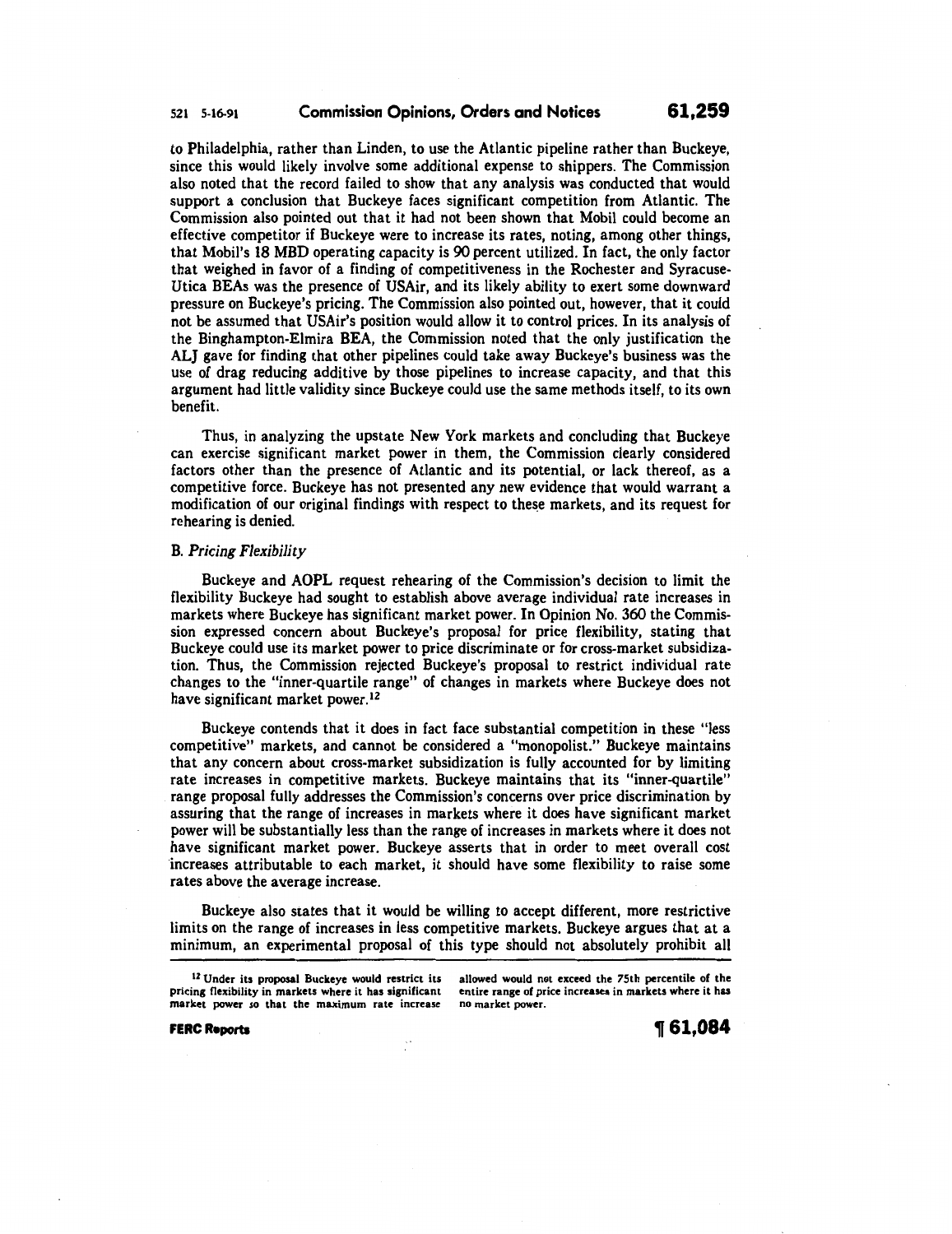flexibility for above average increases in markets where it has significant market power. AOPL makes similar arguments.

The Commission denies the requests for rehearing. As noted, the Commission's primary concern has been that Buckeye could exercise its market power to price discriminate. None of the arguments raised in the requests for rehearing are new, and therefore they do nothing to allay those concerns. Under these circumstances, we are still unwilling to allow Buckeye the pricing flexibility it seeks. We reiterate that any average decrease in rates in Buckeye's markets where it does not have significant market power must be accompanied by a corresponding decrease in all of Buckeye's rates in markets where it does have significant market power. However, we acknowledge that this is an experimental program. Accordingly, during the experimental period the Commission will evaluate on an ongoing basis the impact of rate increases and decreases on the rates Buckeye charges in the markets where it has market power, and will entertain any data that Buckeye wishes to present in the future to support changes to allow it the pricing flexibility it wants.

# C. *Relevant Markets*

In Opinion No. 360 the Commission found that the relevant product market was the transportation of refined petroleum products and that the relevant geographic market was an area at least as large as a BEA. AOPL requests that the Commission establish rebuttable presumptions that, in future market power determination proceedings, these definitions will be accepted as to the product<sup>13</sup> and geographic markets.

AOPL's proposal may have some merit, but this is the first proceeding in which product and geographic markets have been defined for use in market-based ratemaking for oil pipelines, and it is too early for us to take the step that AOPL requests. Also, this proceeding is clearly not the appropriate forum for making such a generic finding. Thus, the Commission will continue to determine the relevant product and geographic markets on a case-by-case basis, at least until we can gain some experience with lighthanded regulation of oil pipelines and appropriate methodologies for allowing marketbased rate determinations for them. Accordingly, AOPL's request is denied.

AOPL also argues that there is overwhelming evidence of a substantial level of competition in the oil pipeline industry as a whole which would support the Commission's establishment, as a matter of policy, of a rebuttable presumption that "enough" competition exists to warrant reliance upon competition as regulation in particular markets. AOPL contends that it would be appropriate for the Commission to conserve its resources and those of the parties to the proceeding by ensuring that market power determinations are limited to those markets in which there is prima facie evidence that a pipeline may exercise significant market power.

AOPL's approach would require those wanting a pipeline's rates to be determined based on cost factors to justify use of this traditional methodology, rather than require the pipeline to demonstrate that strict ratemaking scrutiny is not warranted and that some lighter-handed regulatory approach should be used. This would be contrary to the mandate of *Farmers Union II*.<sup>14</sup> There the court stated:

14 Farmers *Union Central Exchange v. FERC,*  734 F.2d 1486 (D.C. Cir. 1984), cert. *denied,* 469 U.S. 1034 (1984).

**Federal Energy Guidelines** 

<sup>13</sup>AOPL states where the pipeline involved is a crude oil pipeline, the relevant product market would be the transportation of crude oil instead of the transportation of refined petroleum products.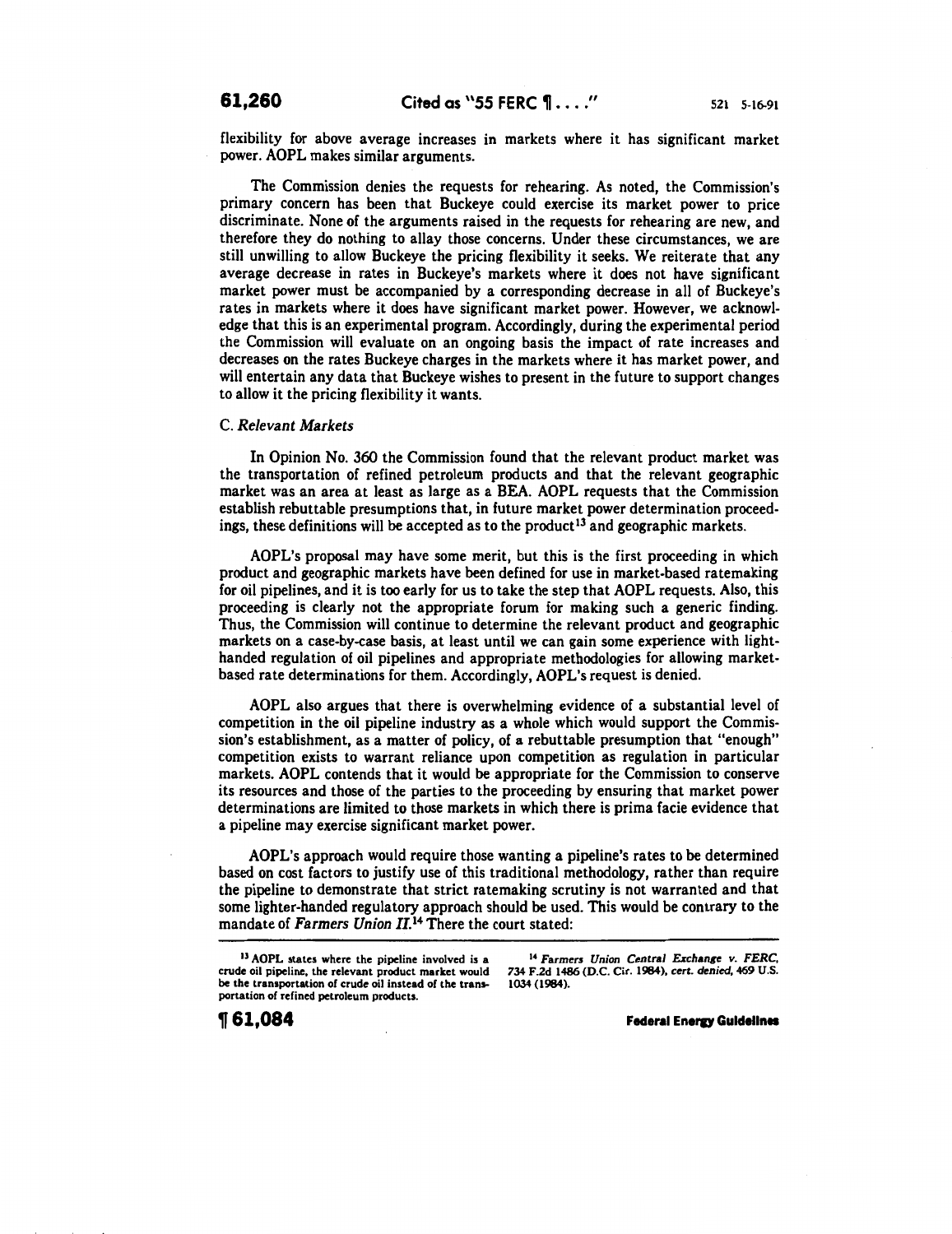Most fundamentally, FERC's statutory mandate under the Interstate Commerce Act requires oil pipeline rates to be set within the "zone of reasonableness;" presumed market forces may not comprise the principal regulatory constraint. Departures from cost-based rates must be made, if at all, only when the non-cost factors are clearly identified and the substitute or supplemental ratemaking methods ensure that the resulting rate levels are justified by those factors.<sup>15</sup>

Accordingly, the Commission will continue to follow its current practice which requires an oil pipeline that seeks the benefit of reduced regulation to bear the burden of demonstrating that it lacks significant market power in each market in which it seeks light-handed regulation.

#### D. *Analytical Framework*

AOPL argues that the Commission should clarify the analytical framework within which it will consider all relevant factors in its analysis of a pipeline's market power. AOPL indicates that while it strongly supports the Commission's decision to consider a variety of factors when it undertakes a market power determination, it believes that the Commission should establish thresholds for both adjusted and unadjusted HHI's below which no further analysis would be deemed necessary.

The Commission will continue to consider a variety of factors such as market share, market concentration, excess capacity, the number and type of transportation alternatives available to customers, potential entry by new competitors and natural barriers to entry as well as other factors rather than adopting an automatic threshold which would preclude such an analysis. The Commission believes that only by conducting this type of an analysis in each case can we ensure that all relevant factors are weighed in making a market power determination.

AOPL also requests that the Commission clarify that, in other oil pipeline market power analyses, data other than delivery data (such as pipeline capacity) may be used as a basis for calculating HHI's. This request for clarification is granted. Although the Commission determined that the use of deliveries data was the best method for calculating HHI's in the Buckeye case, we readily acknowledge that circumstances may be different on other pipelines, and they are free to propose using delivery data or any other appropriate data for the purposes of calculating HHI's.

#### E. *Alternative Ratemaking Methodologies*

AOPL asks that the Commission clarify that it will look favorably upon ratemaking methodologies similar to the one adopted for Buckeye for pipelines that wish to follow the "trail blazed" by Buckeye, and also will be receptive to alternative ratemaking methodologies proposed by other pipelines that are tailored more closely to their circumstances.

The Commission adopted Buckeye's proposal with modifications on an experimental basis. The purpose of this procedure was to allow the Commission an opportunity to evaluate the proposal on an ongoing basis for the three-year experimental period. However, as the Commission recognized in Opinion No. 360, Buckeye's proposal was not intended to be generically applicable to other oil pipelines and the proposal may not fit other pipelines' circumstances. Thus, the Commission will be receptive to alternative ratemaking methodologies which might be proposed by other pipelines that are tailored more closely to their circumstances.

**FERC Reports**  $\text{ }$  **61,084** 

<sup>15</sup> Farmers Union II, 734 F.2d at 1530.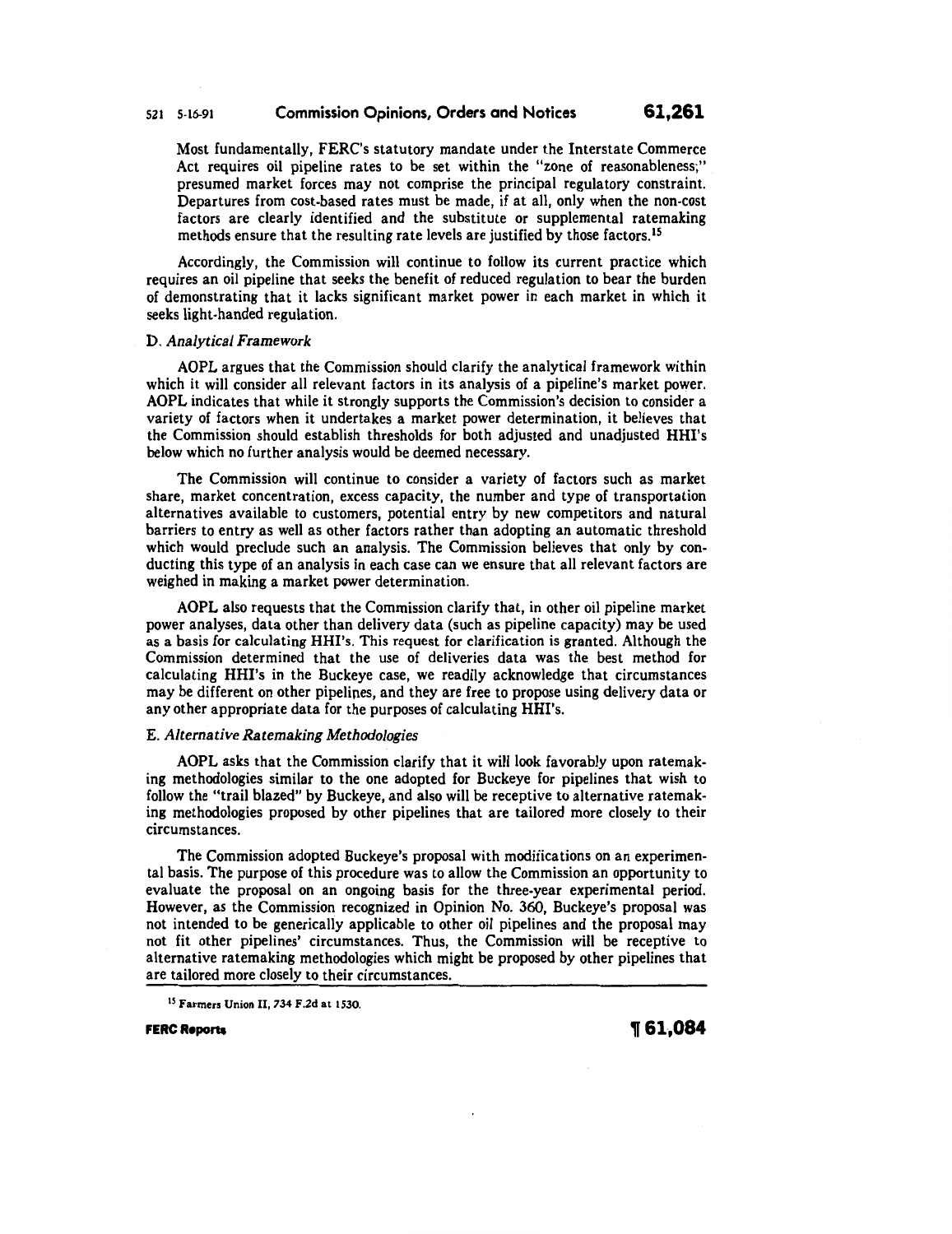# F. *Rate Caps*

AOPL argues that the Commission should reaffirm its willingness to raise Buckeye's rate cap, if necessary, during the term of the Buckeye experimental program. The Commission clearly stated its willingness to adjust the rate cap if necessary during the experimental period. Thus, there is no need to reaffirm our position with respect to this issue.

AOPL also requests that the Commission clarify the process by which such adjustments to the rate cap would be made during the term of Buckeye's experimental program. AOPL contends that the reporting requirements placed on Buckeye are not likely to yield information by which the Commission could readily determine that the rate cap thwarted Buckeye's efforts to raise rates in response to market forces. AOPL's request for clarification is denied.

It would clearly be premature for the Commission to attempt to describe a process by which it would adjust the rate cap without having had the opportunity to review any aspect of the experimental program. With respect to the reporting requirements during the experimental period, Buckeye is required to submit annual reports, on January 20 of each year, detailing price and revenue changes under each of its tariffs in all its markets and relevant GNP inflation calculations. Specifically, for each tariff in each market, Buckeye must give the initial rate (\$/Bbl), volume (MBD), and revenue (\$/yr.). Then, Buckeye must give any percentage change in each rate during each 12-month experimental period and corresponding changes in revenue. Buckeye must also show how it calculated applicable price caps for its markets in which it does have significant market power for each experimental period. The Commission will carefully evaluate this data which should clearly alert us to any instances in which Buckeye is unable to raise rates in response to market forces. •This review will allow us to determine what, if any, adjustments are necessary for the rate cap. However, Buckeye is free to submit in its annual report any additional data that it deems necessary for the Commission's ongoing review of this issue.

AOPL also maintains that the Commission should clarify in general terms what may happen after the three-year term of the Buckeye program. AOPL argues that in particular the Commission should indicate its willingness to eliminate rate caps altogether if the Buckeye experimental program is successful.

Buckeye's program is an experimental one that is intended to last for a three-year term. The success of that program is unknown at this time and, accordingly, it would be presumptive and speculative for the Commission at this date, at the very outset of the program, to reach the conclusions that AOPL asks us to reach. The Commission will monitor the experimental program as it progresses and evaluate its success on an ongoing basis. At the end of three years, the Commission then will determine what the next step should be for Buckeye. Accordingly, AOPL's requests for clarification with respect to this matter is denied.

#### *Late Intervention*

On February 8, 1991, Kaneb Pipe Line Operating Partnership, L.P. (Kaneb) filed in this proceeding: (1) a motion to intervene out of time for the limited purpose of addressing certain proposals contained in AOPL's petition for rehearing and clarification of Opinion No. 360; (2) a motion for leave to respond to the petition of AOPL for rehearing and clarification of Opinion No. 360; and (3) an answer to AOPL's request for rehearing and clarification of Opinion No. 360.

• I

**1r61,084 Feder•l Eneru Guidelines**